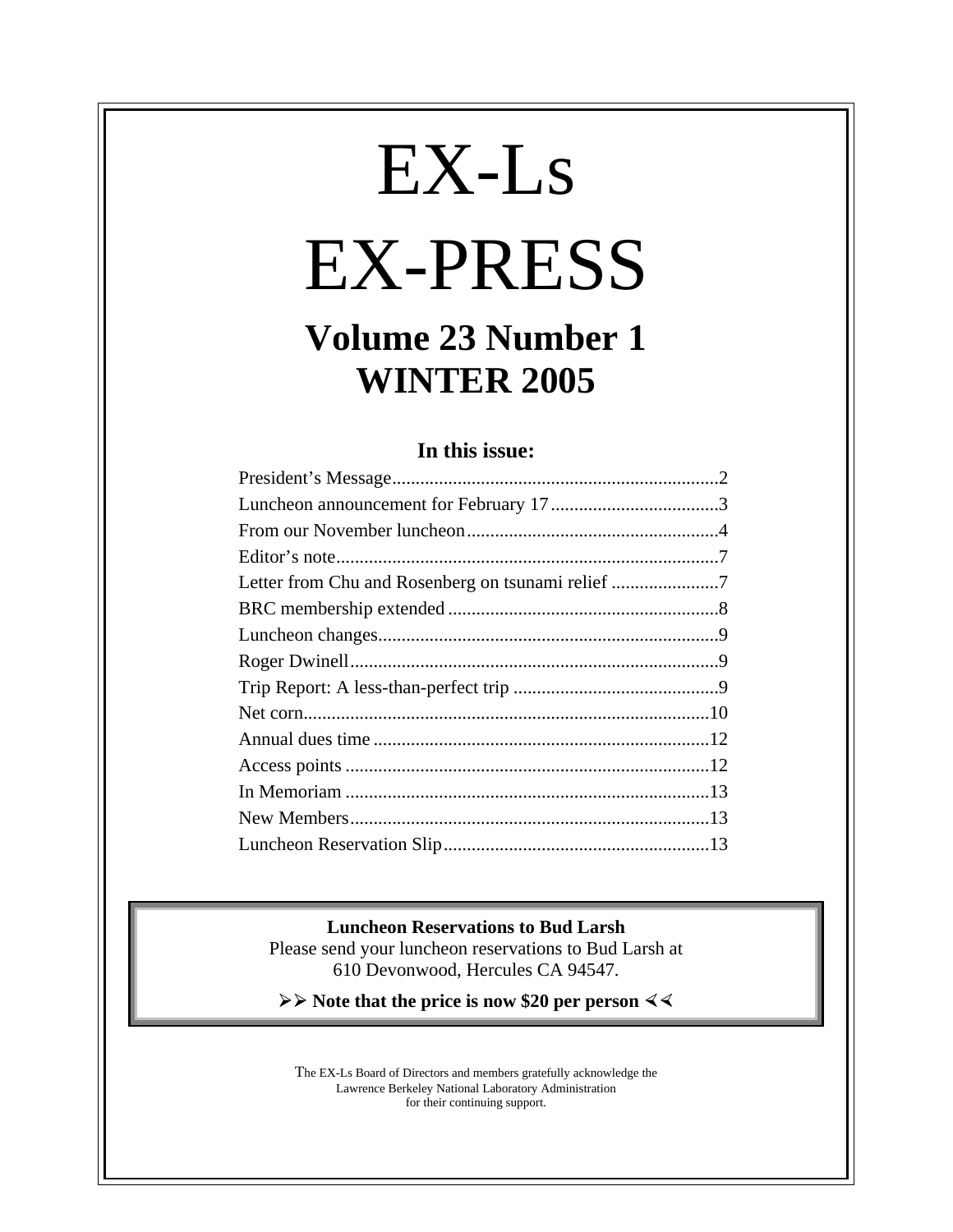Volume 23 #1: Winter 2005 (Published January 2005)

#### **PRESIDENT'S MESSAGE Gene Binnall**

It is with a heavy heart that I take on the job of EX-Ls President with its awesome responsibilities, and all that jazz. I was hoping for a few new clichés from the recent Presidential inauguration (U.S., that is) for this first message. We are going to have a good time this year; at least it looks that way at this point in our space-time continuum.

There is only one new face on the EX-Ls Board so far this year, but several job changes. We welcome Janis Dairiki as the new  $2<sup>nd</sup>$  Vice President. One of her jobs is to find a nominee for next year's 2<sup>nd</sup> VP position. Recommendations are appreciated. John Kadyk has moved on to 1<sup>st</sup> Vice President and has already put together a list of very interesting topics and speakers for our luncheon programs. And I, as President, have a new gavel.

We are grateful that Eleanor Dahl, our Secretary, and Bud Larsh, our Treasurer, will continue in their Board offices. They do an excellent job and their experience is invaluable. Others who fall in this same category are Dave Stevens who is editor of our Ex-Press newsletter, Dick Baker who is our EX-Ls Webmaster, and the Past Presidents who faithfully attend our Board meetings and serve as our various representatives - Sig Rogers, Bob Fulton, Bob Birge, Per Dahl, Tom Beales, and Ken Mirk. We are still looking for an Activities Chairperson to replace Inge Henle who did a great job for many years. Any volunteers? At this time, Bud Larsh and Tom Beales are covering that job. Bob Birge is our representative for the UC Retirement Center, while Tom Beales and Bob Fulton represent EX-Ls on the Council of UC Retirees Association (CUCRA) that meets twice a year.

We are particularly grateful for the support that we continue to receive from the LBNL Director's Office. Reid Edwards, LBNL Public Affairs, and Terry Powell, Community Relations, work closely with our group. Terry is especially helpful in working with our 1<sup>st</sup> VPs to find and select speakers for our luncheons, and she is an important part of our Board meetings.

We have a change in speakers for the February  $17<sup>th</sup>$  luncheon. Lab Director Steve Chu has been called to a command performance of Lab Directors at the Office of the UC President. We hope that he will be able to be with us at our August luncheon. For February, John Kadyk and Terry Powell have arranged for Carl Haber to speak about his work in resurrecting the audio from very old recordings. Can he recover Thomas Edison's actual voice from old, frail historical cylindrical recordings? Come to the luncheon and find out.

(Gene's message is continued on page 4.)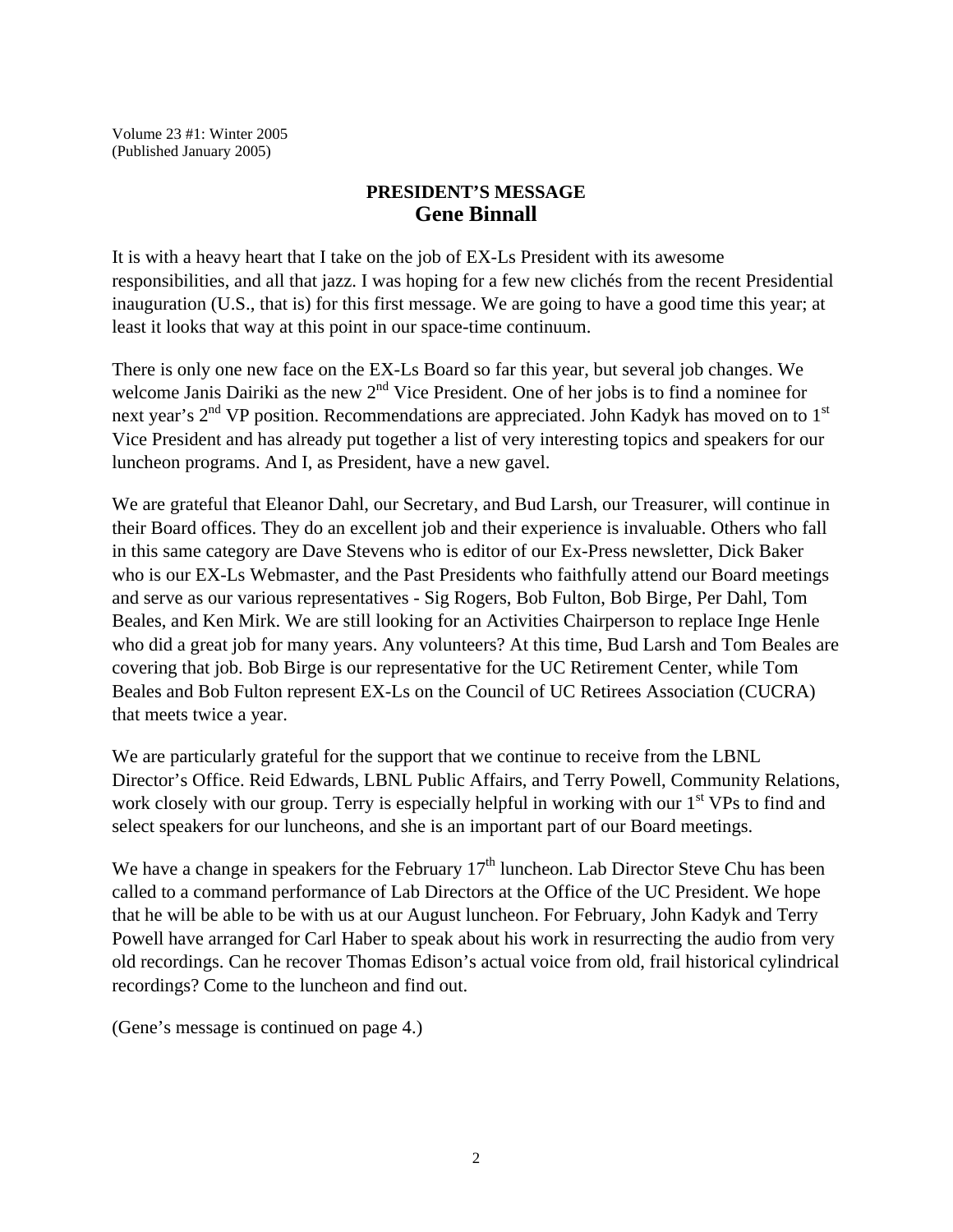

# **2005 Winter Lunch**

| Date:                | Thursday, February 17, 2005                                                                                                             |  |
|----------------------|-----------------------------------------------------------------------------------------------------------------------------------------|--|
| Where:               | <b>Spenger's Fresh Fish Grotto</b><br>1919 Fourth St.<br><b>Berkeley</b>                                                                |  |
| Time:                | <b>No-host Bar: 11:30 AM</b><br>Lunch Served: 12:00 Noon                                                                                |  |
| Speaker:             | <b>Carl Haber</b>                                                                                                                       |  |
| Subject:             | <b>Restoring old audio recordings</b>                                                                                                   |  |
| Menu:                | Bay Shrimp Louie Salad (with cup of chowder)<br>Salmon (with dinner salad)<br>Flatiron Steak w/ mushroom demi-glaze (with dinner salad) |  |
| Cost:                | \$20 per person (PREPAID) $444$ Note new price                                                                                          |  |
| <b>Reservations:</b> | Please make checks payable to EX-Ls. Send to<br><b>Bud Larsh</b><br>610 Devonwood<br>Hercules, CA 94547                                 |  |

**Spenger's management policy makes it absolutely imperative that they receive reservations by February 13, 2004**

**(Reservation slip on last page)**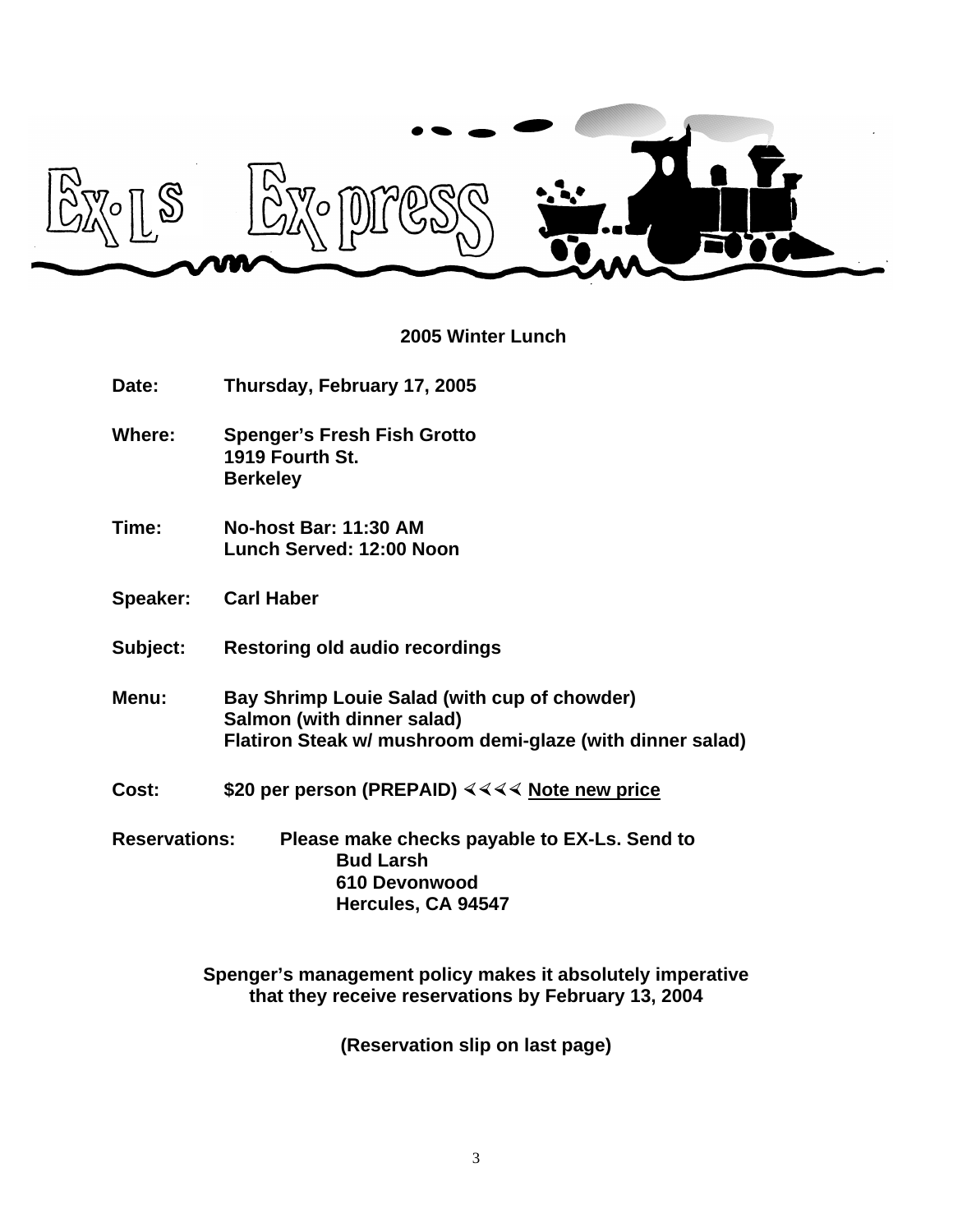#### **President's Message (cont.)**

I also want to remind you of the EX-Ls web site, kept up-to-date thanks to Dick Baker's efforts. You can go directly to http://www.lbl.gov/ex-l-express/; or from the LBNL home page at http://www.lbl.gov/, open the A-Z index and search either under *E* for EX-L Ex-Press Newsletter, or under *R* for Retirement Group – Ex-Ls. You will find a lot of good information there, even forms for membership and luncheons.

One more reminder: As an LBNL retiree, you are eligible for a no-cost membership with the UC Retirement Center. A number of excellent UC benefits are available through this membership. Join on campus at 2 Boalt Hall #7200, or for more information, call their staff at (510) 642-5461.

Maybe there were two more reminders. All EX-L Past Presidents are official voting members of the Board and have an open invitation to attend the meetings. Actually, any EX-L member may attend. We meet at 3:45 PM on the second Thursday of January, April, July, and October in the beautiful LBNL cafeteria. Come early and enjoy our No Host Coffee Bar. If you are not a regular attendee and need Laboratory entry access, please contact Terry Powell at (510) 486-4387.

#### **From our November lunch**

*Reported by Gene Binnall, incoming EX-Ls President*: We had two speakers at our November luncheon: Kris Neely, the Manager of the Energy Employees Compensation Resource Center in Livermore, and Iain Walker of EETD.

Ms Neely gave a summary of benefits under the EEOICPA (Energy Employees Occupational Illness Compensation Program Act) that are available to employees of DOE facilities who have become sick as a result of work-related toxic exposure. Established by Congress, the program is administered jointly by the Departments of Energy (DOE) and Labor (DOL).

There are actually two programs under the EEOICPA. The first provides compensation for certain illnesses caused by exposure to radiation, beryllium, or silica. DOE workers (including contractors and subcontractors) involved in nuclear weapons production and testing programs are covered. Workers (or their survivors) are eligible to receive a lump sum payment of \$150,000 and payment of certain medical expenses from the date of the claim. The second program provides benefits to DOE workers for illness related to any toxic exposure in the work environment (e.g., asbestos, mercury, lead, solvents, etc.). Benefits include medical benefits for conditions resulting from the exposure as well as lump sum payments. There have been numerous recent changes to this part of the program, which is still in a state of transition. Contact the Resource Center for the latest information. It is important to keep in mind that a person can apply for compensation under both programs. Filing for one does not preclude you from the other. The Department of Labor is tasked with the detailed administration of both the DOE and DOL programs. Kris is the manager for the Resource Center covering all of the State of California (which still includes Berkeley at this writing)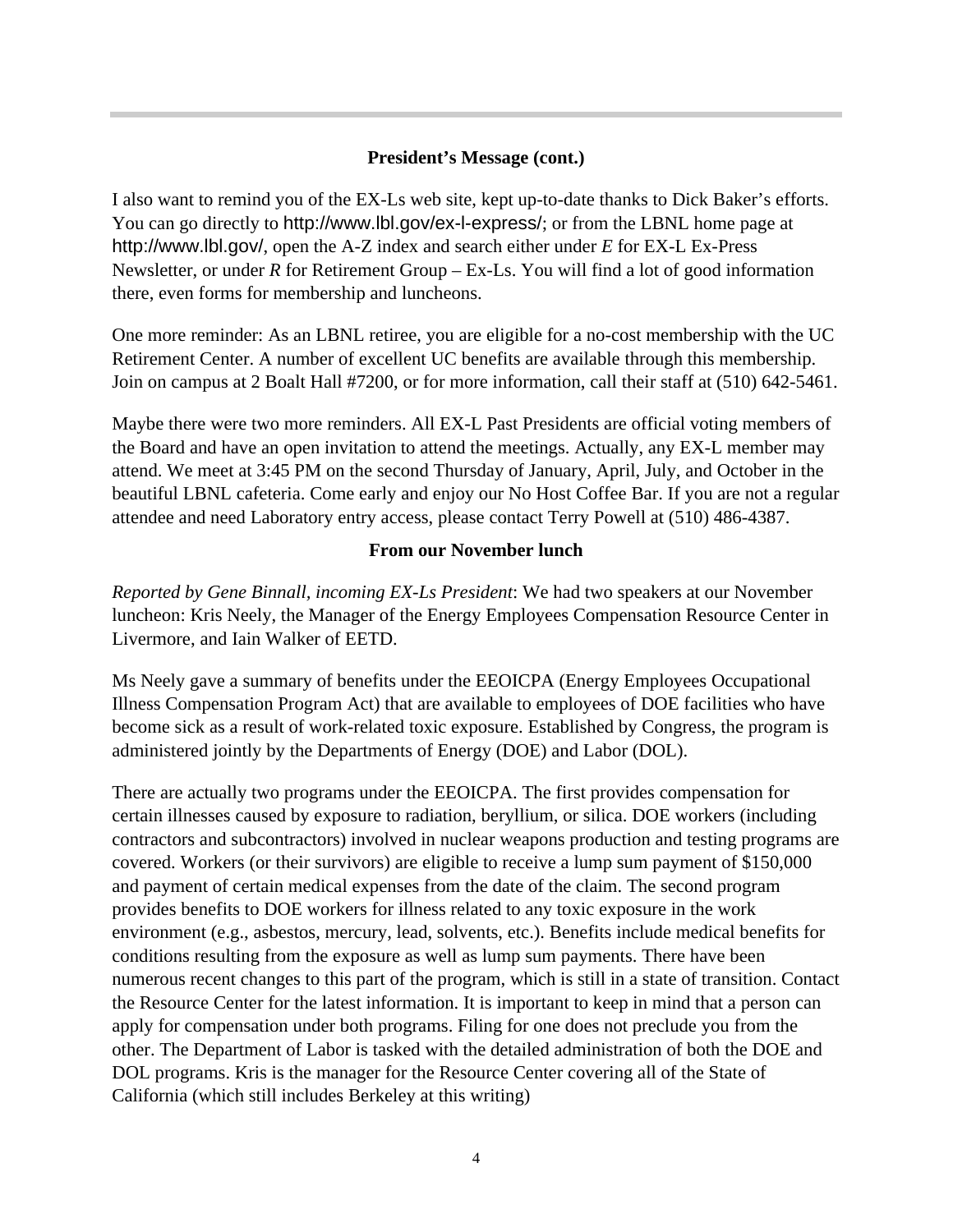If you have questions, or would like more details, please contact Kris Neely, or a member of her friendly staff at

> Energy Employees Compensation Resource Center 2600 Kitty Hawk Road Suite 101 Livermore, CA 94551

Phone: (925) 606-6302, or toll free 1-866-606-6302 E-mail: california.center@eh.doe.gov

More information is also available at the following web sites:

www.usdoj.gov/civil/torts/const/reca/eeoicpa.htm

www.dol.gov/esa/regs/compliance/owcp/eeoicpa/PartE/EEOICPAAMENDMENTS-Summary.htm

Our featured speaker in November was Iain Walker, a Staff Scientist in the Environmental Energy Technologies Division (EETD) at LBNL. His topic: "A Sticky Situation: Everything You Want to Know about Duct Tape". Iain has worked at LBNL for the past ten years, and also works as the Executive Editor of Home Energy magazine. He has a Ph.D. in mechanical engineering from the University of Alberta, Canada, and has been involved in building science research for almost 20 years. His work focuses on ventilation, indoor air quality, and energy use in residential buildings.

To quote from a 1998 LBNL press release by Paul Preuss, "You can keep your trouser cuff out of your bicycle chain with duct tape; if you need a money belt, you can use it to strap your money to your tummy. Some people claim they can cure warts with it. Unfortunately, one of the things you can't do with duct tape is seal ducts.…During World War II, before it was called duct tape, the U.S. military bought quantities of the cloth-backed, rubber-adhesive tape for making emergency repairs on the battlefield. In the movie business it's called 'gaffer's tape', used for everything from bundling cables to holding sets together." Duct tape's WWII predecessor was not designed for permanent installation, but during the housing boom following the War, this strong, flexible, and sticky tape provided such a quick and easy solution for duct assembly that it was universally employed, and thus "duct tape" was born.

We have enough ducts in California alone to go around the world 20 times. You can multiply this by 10 to get the total for the United States. This is a big business, and requires a lot of duct tape to seal the many small duct sections - in fact, duct tape is stuck on something at a rate of about one-and-a-half miles per hour, 24 hours-a-day, 7 days-a-week. Over the last 10 to 15 years folks at LBNL and other research institutions have studied the reliability of this conventional "duct tape" as a duct sealant, and have discovered that in a typical duct environment its time to failure is very short, with the result that about one-sixth of duct air leaks out through poorly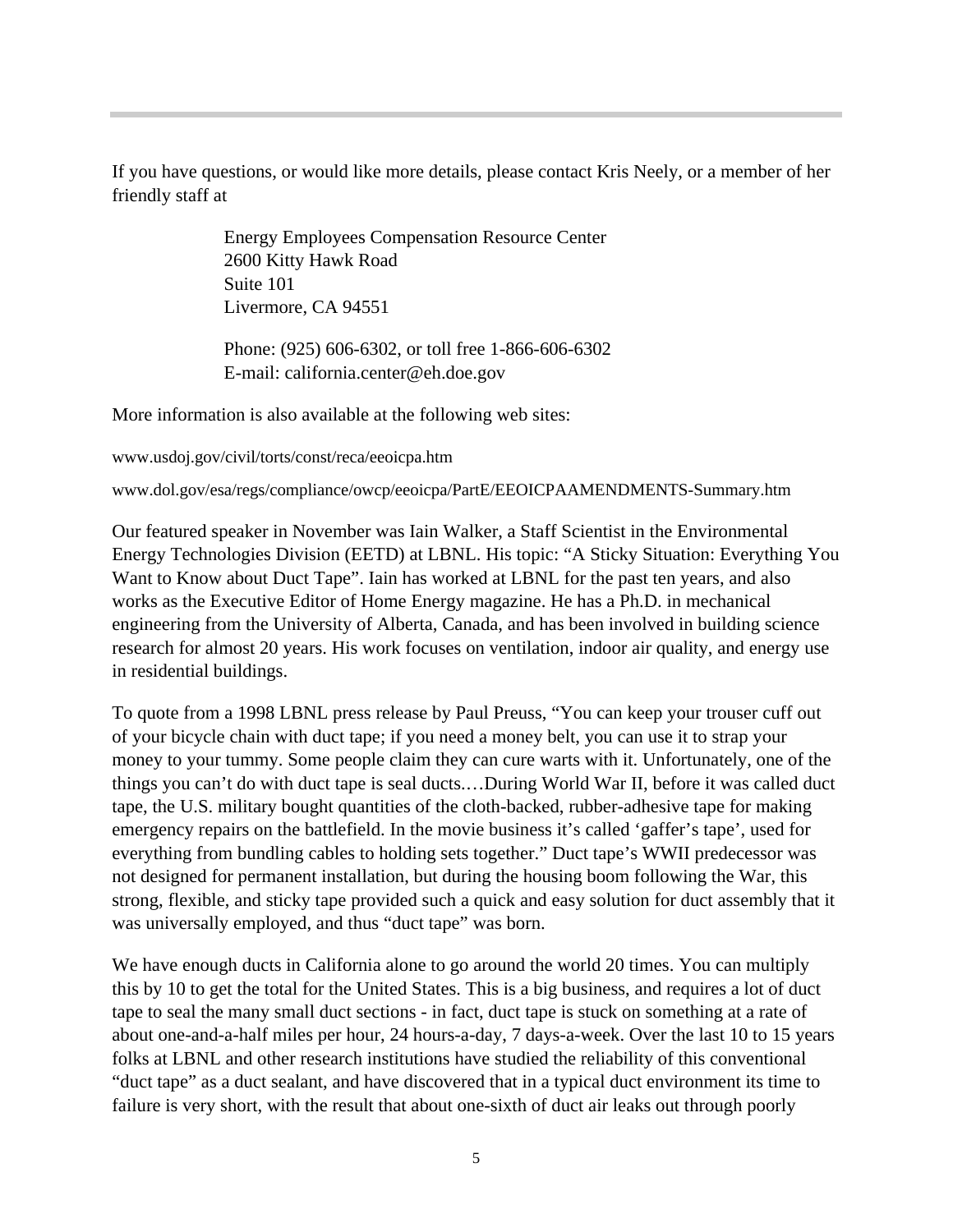sealed joints. The U.S. combined energy loss from the resulting loss in heating and cooling efficiency is tremendous. Iain points out that there are several solutions to the duct sealing problem, but use of the good-old conventional duct tape with rubber based adhesive is not one of them. There are UL approved tapes that are much better. Some come in a choice of color, some are metal foil with a special acrylic based adhesive, some are clear with a good acrylic based adhesive, and some metal tapes have a super-stick butyl adhesive that is very hard to use, but will stick forever. All are more expensive. There are also mastic sealants that are painted on, and an excellent injected aerosol sealant that was actually developed at LBNL.

Iain went on to discuss the extensive duct sealant-testing program that he and Max Sherman have been involved with at LBNL. They have shown that the rate of failure increases with temperature and furthermore, that cloth-backed, rubber-adhesive, conventional "duct tape" was the only tape that consistently failed as a duct sealant. In other words, this tape can be used to patch the upholstery in a pickup truck, but not to seal ducts. Max Sherman put it well in his copyrighted poem that can be accessed along with other information at the following Internet sites.

A Poem by Max Sherman - in Dr. Seuss style:

http://epb.lbl.gov/MHSherman/poem.pdf

1998 LBNL press release by Paul Preuss, "Sealing HVAC Ducts: Anything But Duct Tape": http://www.lbl.gov/Science-Articles/Archive/duct-tape-HVAC.html

Aerosol-Based Duct Sealing Technology:

http://www.lbl.gov/Tech-Transfer/success\_stories/practical\_application/duct\_sealing.html

As a Side Note: Door prizes in November were claimed by John Kadyk, Kris Neely, and Ellie Ralph.

| Luncheon Attendees:   |                       |                     |
|-----------------------|-----------------------|---------------------|
| <b>Maxine Adams</b>   | Per & Eleanor Dahl &  | Egon Hoyer          |
| <b>Gerald Adamson</b> | guest Iola James      | Roger Hughes        |
| Al Amon               | Janis & Ned Dairiki   | Nylan Jeung         |
| John Anderson         | Dick Diamond          | John & Ann Kadyk    |
| <b>Shirley Ashley</b> | Sibyl Donn            | Robert & Barbara    |
| <b>Bill Baker</b>     | <b>Andy DuBois</b>    | Kaufmann            |
| Dick Baker            | <b>Reid Edwards</b>   | <b>Bud Larsh</b>    |
| <b>Winnie Baker</b>   | Warren & Averil Faust | John & Barbara Lax  |
| Tom & Marcia Beales   | Jack & Darlene Franck | Ed Lofgren          |
| <b>Bill Benson</b>    | <b>Bob Fulton</b>     | Ken Lou             |
| Gene & Myrna Binnall  | Frank Garnier         | Dick Mack           |
| Dick Burleigh         | <b>Bill Gilbert</b>   | <b>Bob Miller</b>   |
| Janice & John Button- | Abe & Marjorie        | Ken Mirk            |
| Shafer                | Glicksman             | <b>Bob Mortiboy</b> |
| Winifred Corniea      | <b>Jim Haley</b>      | <b>Fred Perry</b>   |
|                       | Inge Henle            | <b>Terry Powell</b> |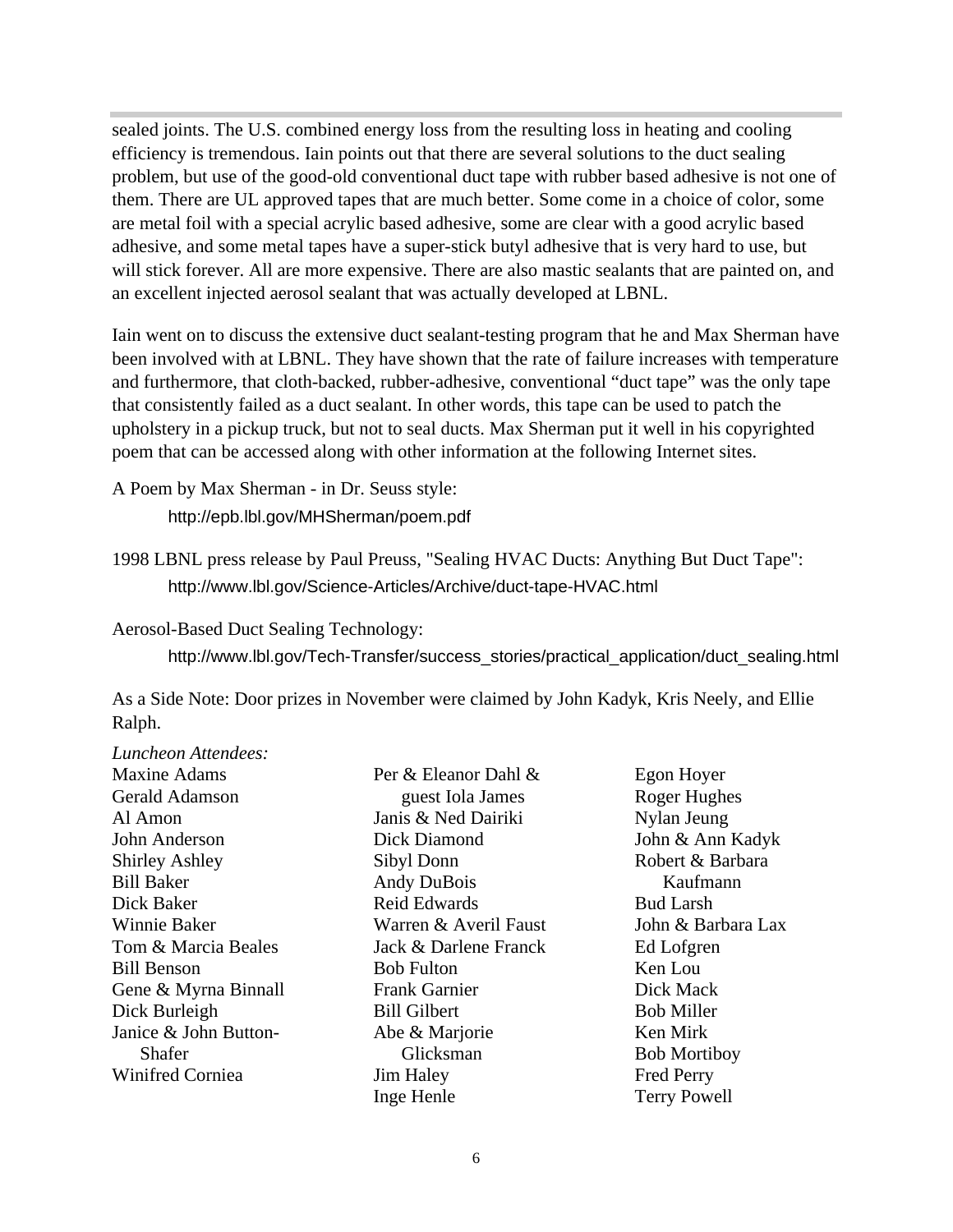Don Prestella Ellie & Gwen Ralph Ed Reioux & guest Roger Reioux Sig & Cindy Rogers

Elmer Silva Robbie & Mary Smits Dave & Sally Stevens Clyde Taylor William Turner

Fred & Louise Vogelsberg Dick Wolgast Speaker Kris Neely Speaker Iain Walker

#### **Editor's Note**

Sorry about the late delivery last issue. In an effort to avoid similar problems in the future, we have changed the address page to emphasize the First Class nature of the Ex-Press and to alert the post office that it is Time Critical material. This issue contains your annual dues reminder. We have added a space to include your e-mail address. *If you do not want your e-mail address included in the next issue of the directory, please check the appropriate space.* We are still searching for an Activities Chairman. If you are interested in this opportunity to serve your fellow retirees, please contact the Board Member of your choice. And as always, articles or ideas for articles are welcome; the deadline for each issue is ten days after the preceding Board meeting (a full year's schedule is listed on the back page). You can contact me at stevens@LMI.net or david\_stevens@comcast.net, at 1107 Amador Ave, Berkeley 94707, or 510-524-2904.

dfs

#### **Letter from Steve Chu and Art Rosenberg on tsunami relief**

Many of you may recall that Dr. Ashok Gadgil spoke to the Ex-Ls a few lunches ago, where he described his ultraviolet water purification system. Such a system could be of immeasurable benefit to communities left without potable water by the tsunami. Lab Director Stephen Chu and Art Rosenberg, one of the founders of the Energy and Environment Division (now EETD) and now a member of the California Energy Commission, have sent the following letter to members of the greater Berkeley community:

The Indian Ocean tsunami's death toll is now more than 160,000. At least 500,000 are seriously injured, and 5 million are homeless and lacking, among many other things, sanitation and safe drinking water. Many of you have expressed a desire to help, so we would like to suggest a unique opportunity that builds on efficient ultraviolet water purification technology developed here at Berkeley.

Berkeley Lab scientist Dr. Ashok Gadgil is the inventor of "UV Waterworks," a device that can purify drinking water for a refugee camp or a village of 2,000 for about one cent per person per week. Its core is a 40-Watt germicidal lamp suspended above a steel channel of flowing water. The UV light disables viruses and bacteria. For emergency relief use, WaterHealth International (http://www.waterhealth.com/), the company manufacturing the technology, has enhanced this core with raw and clean water tanks, pumps, filters, and electronic controllers.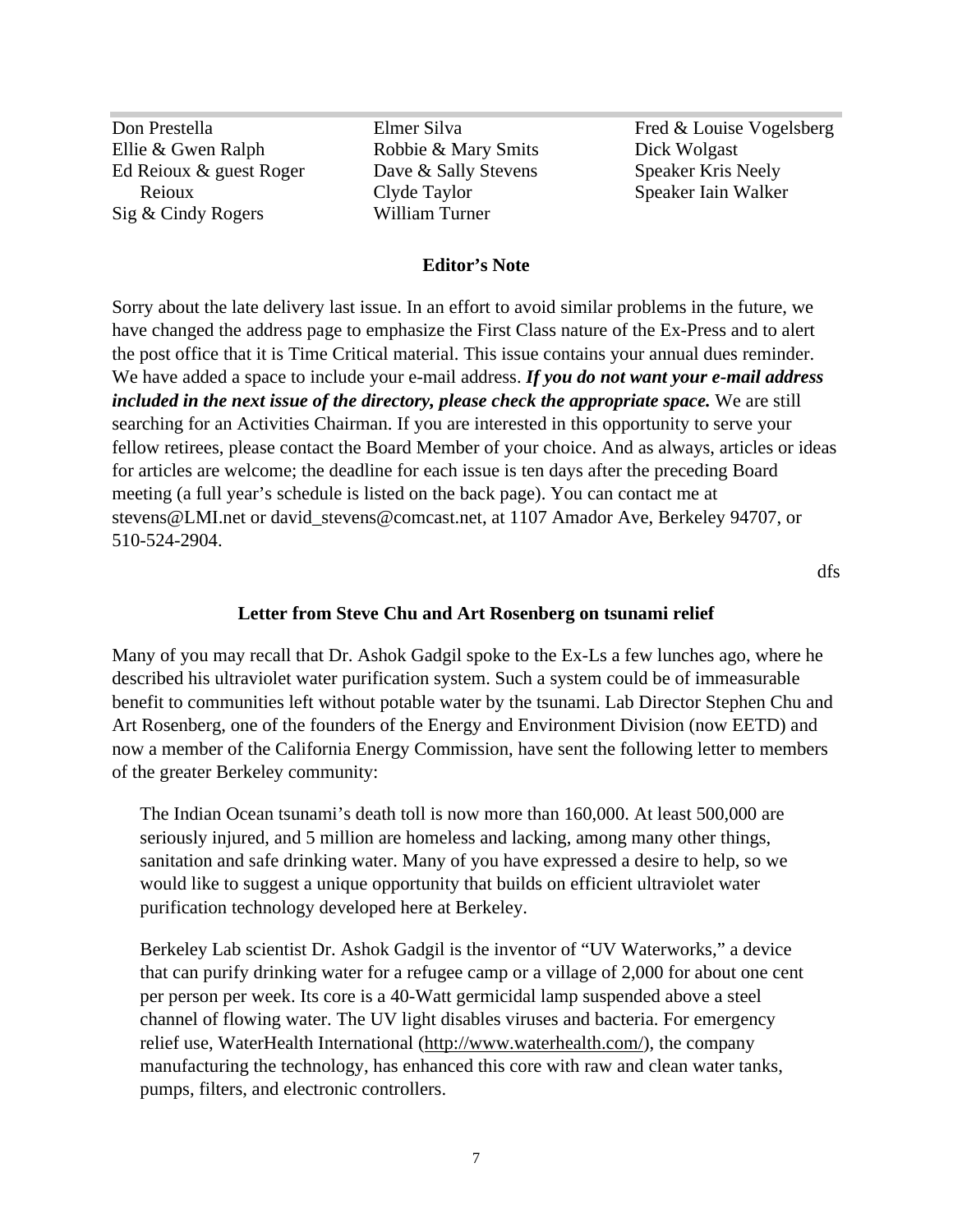WHI will ship these devices on a cost recovery basis, for about \$10,000 per unit, forgoing their normal profit on the product. This cost includes shipping, installing the device, commissioning it, training the local community to use it, and providing spare parts and maintenance for five years. These units are easy to transport. They can be moved from refugee camps to permanent sites for water systems as community reconstruction progresses.

Through a cooperative effort between WHI and several organizations, including the International Finance Corporation (IFC), philanthropic entities and Global Giving, there exists the ability to leverage a \$1 tax-deductible contribution to achieve \$4 of direct relief in Sri Lanka and India. (See http://globalgiving.com/871 for Sri Lanka, and http://globalgiving.com/872 for India).

If you are considering making a donation to help the victims of the tsunami, please consider this generous matching contribution to provide disinfected drinking water and a long-term infrastructure to keep that water clean and safe. Your donation will not only help the survivors stay alive, it will provide them with a sustainable supply of safe drinking water for the long term, as they rebuild their lives and communities.

Sincerely,

[signed] Steve Chu // Art Rosenberg

You can make your donation at http://globalgiving.com/871 for Sri Lanka and http://globalgiving.com/872 for India. Your donation is tax-deductible.

PS [*Added in proof*]: The 4:1 match comes from a 2:1 match by GlobalGiving.com (GG) multiplied by another 2:1 match by IFC. But GG has exhausted its matching fund, and is approaching corporate donors to replenish it. So temporarily the total match could be down to 2:1. A tax-deductible gift of \$10 would still provide safe water for at least 4 people, and soon we hope it will be back to 8. Please contribute promptly.

### **Berkeley Retirement Center Renewal**

The Laboratory has renewed its arrangement with the Berkeley Retirement Center, through June of 2006. Remember that you need a membership card to gain access to the programs and benefits offered by the Center. Cards may be obtained in person, or via telephone or mail to Berkeley Retirement Center, 2 Boalt Hall #7200, Berkeley CA 94720-7200, 510-642-5461, ucbrc@berkeley.edu. For an overview of the Center and its offerings, check their website: http://thecenter.berkeley.edu.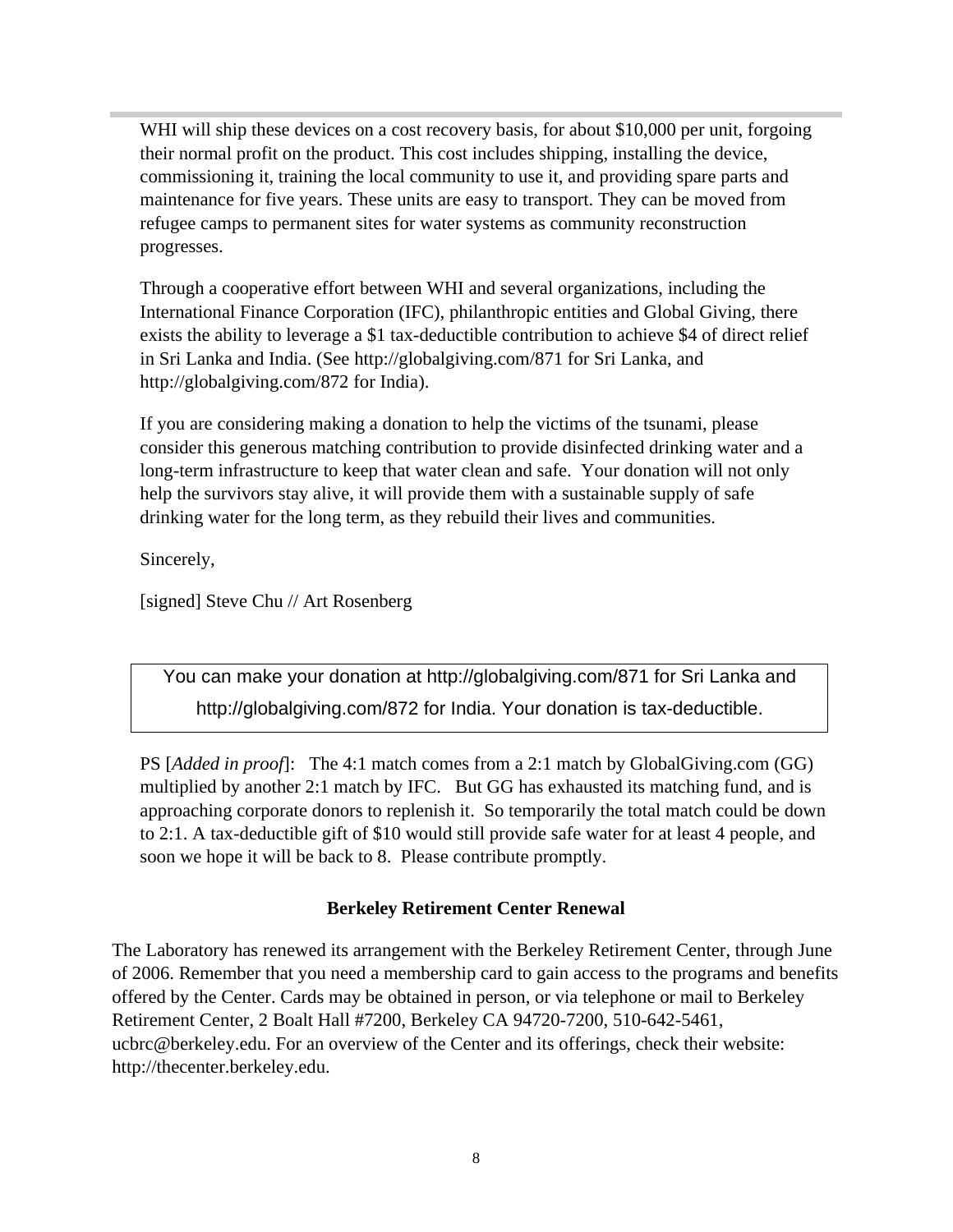#### **Luncheon Changes**

Inflation has hit our quarterly luncheons. Spenger's has raised its prices to the extent that the Ex-Ls treasury cannot absorb the increase. Therefore, effective in February, the luncheon cost will be **\$20 per person**. Tom Beales checked out several other restaurants in the area, and even with this increase, Spenger's remains the biggest luncheon bargain around.

Also note that the address to which reservations should be sent has changed. It is now

#### **Bud Larsh 610 Devonwood Hercules, CA 94547**

#### **Roger Dwinell**

Mike Fahmie forwarded the following note to Bud Larsh:

Dearest 'Roger-Friends',

Roger passed away late Saturday afternoon after recognizing and greeting his mom who came up from Morgan Hill and brother Ken who had flown down from Oregon as well as the rest of the family. He waited until they were here to say good-bye. We, his whole family, surrounded him as he drifted off and at that very moment a great blue heron flew by our front window less than 15 feet from the porch. An unexpected but beautiful farewell.

I want you all to know that it gave him so much pleasure to see photos of you, your families, old events, and read the caring appreciation for all that he was and did at the lab. It is no small thing to be loved and respected by coworkers and associates. That outpouring, thanks to the hard work of Gudrun and Jim, has given me and our family much solace as well.…

Again thanks from me and all the family for all your love and support.

Carole Dwinell.

## **Trip Report A Less-than-perfect Trip Dave Stevens**

People often write about their perfect trips, so I thought it might be an interesting change to hear about one that wasn't perfect, and what I learned from it. In outline, it was a small-ship cruise around Baja California, from San Diego on the Pacific to Loreto, about halfway up the peninsula on the Gulf of California side. It sounded like a wonderful trip, and in some ways it was…but it wasn't perfect. There were several problems, of varying seriousness: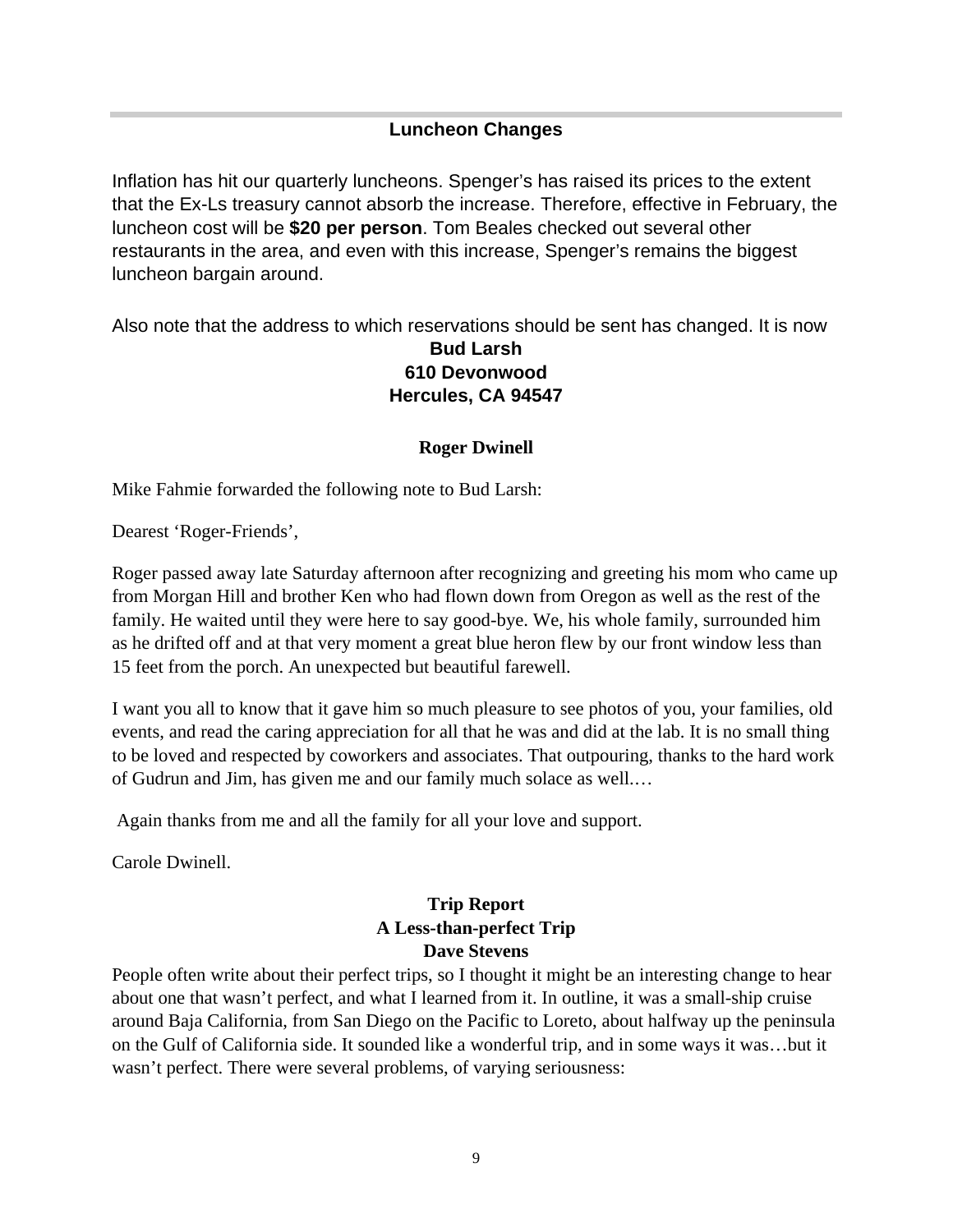- Severe groundswell for the first 36 hours put many passengers and crew on the virtual sicklist until we anchored after a full day and two nights at sea.
- Leaders were unfamiliar with some of the islands to be explored, and were provided with inadequate maps.
- Several whole and half days were spent steaming "in search of marine life", with exceedingly sparse results. In a 10-day trip, only four sightings of individual whales, three groups of dolphins, and a half-dozen isolated sea turtles.
- High winds rendered some preferred anchorages unavailable, and hunting for suitable substitutes ate into on-shore time, and required some substitution of on-shore activities.

The problems were balanced by some extent by some good experiences:

- + The first 36 hours aside, the weather was wonderful. For those of us who got up before the sun (not very difficult to do in December), air pollution provided some lovely pastel dawn skies.
- + The crew was invariably cheerful and helpful.
- + We saw the green flash on several occasions (once actually deepening to an intense blue), clearly enough that several of those who doubted its reality were convinced.
- + Some good kayaking, birding, snorkeling, and walking.
- + A nice view of some spectacular meteors at the beginning of the Geminid shower. (The Geminids are not as prolific as the Leonids or Perseids, but—perhaps due to the lack of ambient light—there were several that left trails of stardust across half the sky.)

So why did the trip leave me less than satisfied? The answer, as you might suspect, was a problem not mentioned above: my attitude. The trip did not meet the expectations I placed upon it, so I concentrated overmuch on what I was not seeing instead of what I was. Mother Nature did not write the advertising copy that led to my unrealistic expectations, and She does not owe me a "perfect" trip, but She provided plenty to compensate for what I perceived as a lack, had I only had the wit and flexibiltiy to appreciate it at the time.

#### **Bar talk and other goodies from the Internet**

Two hydrogen atoms walk into a bar. One says, "I've lost my electron." The other says, "Are you sure?" The first replies, "Yes, I'm positive."

A jumper cable walks into a bar. The bartender says, "I'll serve you, but you'd better not start anything."

Two peanuts walk into a bar, and one was a salted.

A sandwich walks into a bar. The bartender says, "Sorry we don't serve food in here."

A dyslexic man walks into a bra.…

Two termites walk into a bar. One asks, "Is the bar tender here?"

A man walks into a bar with a slab of asphalt under his arm, has a couple of drinks, and as he's about to leave he says "Gimme one for the road."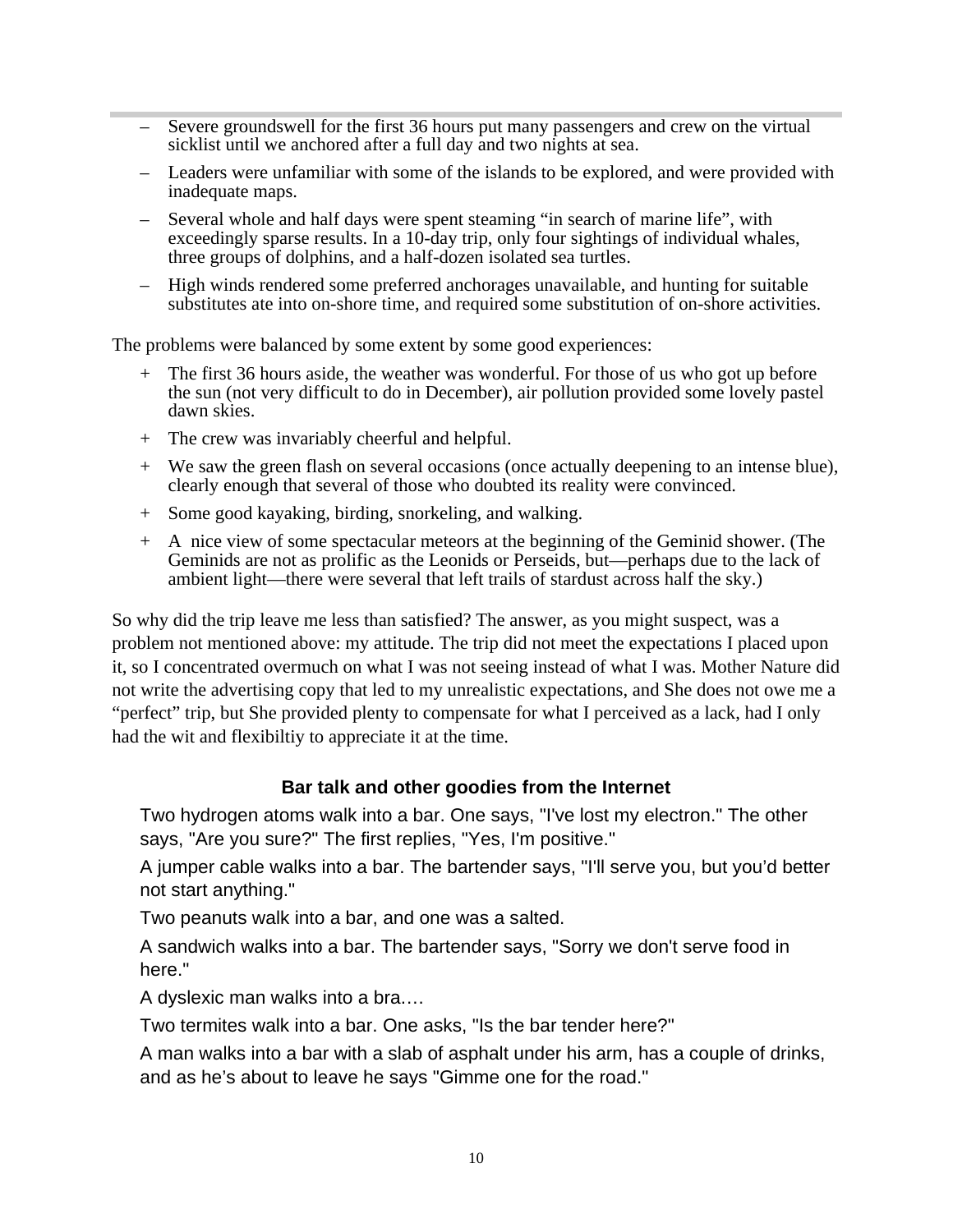Two cows standing next to each other in a field, Daisy says to Dolly, "I was artificially inseminated this morning." "I don't believe you," said Dolly. "It's true," exclaimed Daisy, " No bull!"

An invisible man married an invisible woman. The kids were nothing much to look at either.

A man takes his Rottweiler to the vet and says, "My dog's cross-eyed; is there anything you can do for him?" "Well," says the vet, "let's have a look at him." So he picks the dog up and examines his eyes, then checks his teeth. Finally, he says, "I'm going to have to put him down." "What? Because he's cross-eyed?" "No, because he's really heavy."

I went to buy some camouflage trousers the other day but I couldn't find any.

I went to the butcher's the other day and I bet him 50 bucks that he couldn't reach the meat on the top shelf. He said, "No bet. The steaks are too high."

I went to a seafood disco last week... and pulled a mussel.

Jesse Jackson, Jim Bakker and Jimmy Swaggert have written an impressive new book. It's called "Ministers Do More Than Lay People."

A transvestite a guy who likes to eat, drink, and be Mary.

The only time the world beats a path to your door is if you're in the bathroom.

I hate sex in the movies. Tried it once. The seat folded up, the drink spilled and that ice, well, it really chilled the mood.

It used to be only death and taxes were inevitable. Now, of course, there's shipping and handling, too.

My next house will have no kitchen: just vending machines and a large trash can.

A blonde said, "I was worried that my mechanic might try to rip me off. I was relieved when he told me all I needed was turn signal fluid."

My doctor refused to write me a prescription for Viagra. He said it would be like putting a new flagpole on a condemned building.

My neighbor was bitten by a stray rabid dog. I went to see how he was and found him writing frantically on a piece of paper. I told him rabies could be cured and he didn't have to worry about a will. He said "Will? What will? I'm making a list of the people I want to bite!"

As we slide down the banister of life, may the splinters never point the wrong way.

I signed up for an exercise class and was told to wear loose-fitting clothing. If I HAD any loose-fitting clothing, I wouldn't have signed up in the first place!

The worst thing about accidents in the kitchen is eating them.

Stress is when you wake up screaming and then you realize you haven't fallen asleep yet.

My wife says I never listen to her. At least I think that's what she said.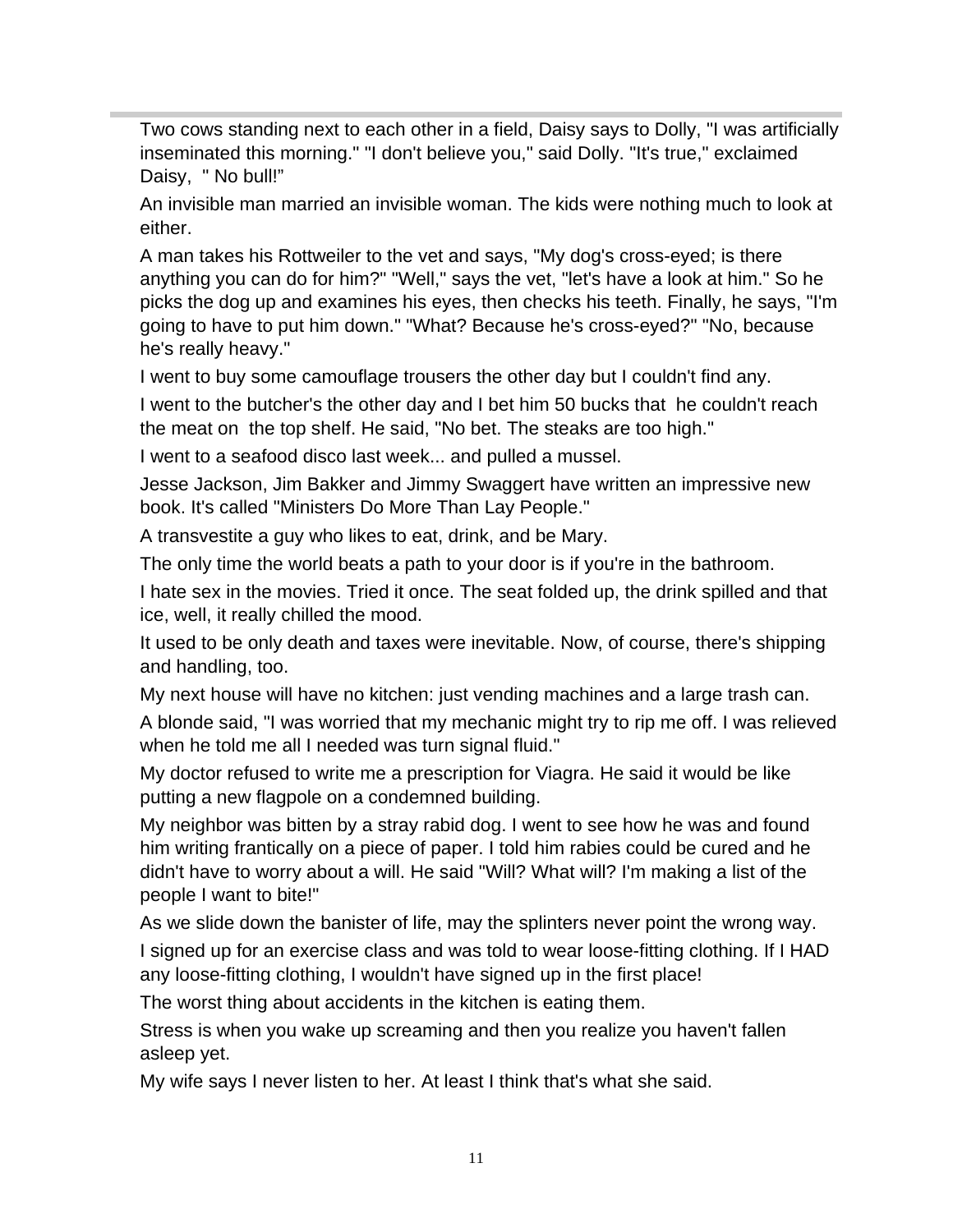#### **Annual Dues Time**

Once again it's time for annual dues: \$12 per year. If you have not already done so, please renew by sending the form below to Bud Larsh, 610 Devonwood, Hercules, CA 94547 together with your check for \$12 made out to Ex-Ls. All fields except name and address are optional. Thanks.

| Name:    | <u> 1989 - Andrea Brand, amerikansk politik (</u> |
|----------|---------------------------------------------------|
|          |                                                   |
| Address: |                                                   |
| Phone:   | <u> 1980 - Jan Barnett, fransk politiker (</u>    |
| E-mail   |                                                   |

\_\_\_: Please withhold my e-mail address from the directory.

**Your e-mail address will be included in the directory unless you indicate otherwise.**

#### **Access Points**

Ex-Ls website: www.lbl.gov/ex-l-express/ or LBNL A-Z direcctory through either E (for Ex-L Ex-Press) or R (for Retirement Group).

Webmaster: Dick Baker, 510-620-0448, robaker@lbl.gov.

- Berkeley Retirement Center: 2 Boalt Hall, Berkeley CA 94720-7200, 510-642-5461, ucbrc@berkeley.edu; website: http://thecenter.berkeley.edu.
- Ex-Ls membership matters: Bud Larsh, 610 Devonwood, Hercules CA 94547, 510-724-1202.
- LBNL Health Services ombudsperson: Loida Bartolome-Mingao, LBNL, MS 937-0600, Berkeley CA 94720; 510-486-697.
- Energy Employees Compensation Resource Center: 2600 Kitty Hawk Road, Suite 101, Livermore, CA 94551, 925-606-6302, or toll free 1-866-606-6302, california.center@eh.doe.gov

Ex-Ls president: Gene Binnall, 510-234-8135, epbinnall@lbl.gov.

Ex-Press (newsletter) matters: Dave Stevens, 1107 Amador Ave, Berkeley CA 94707, 510-524-2904, stevens@LMI.net or david\_stevens@comcast.net.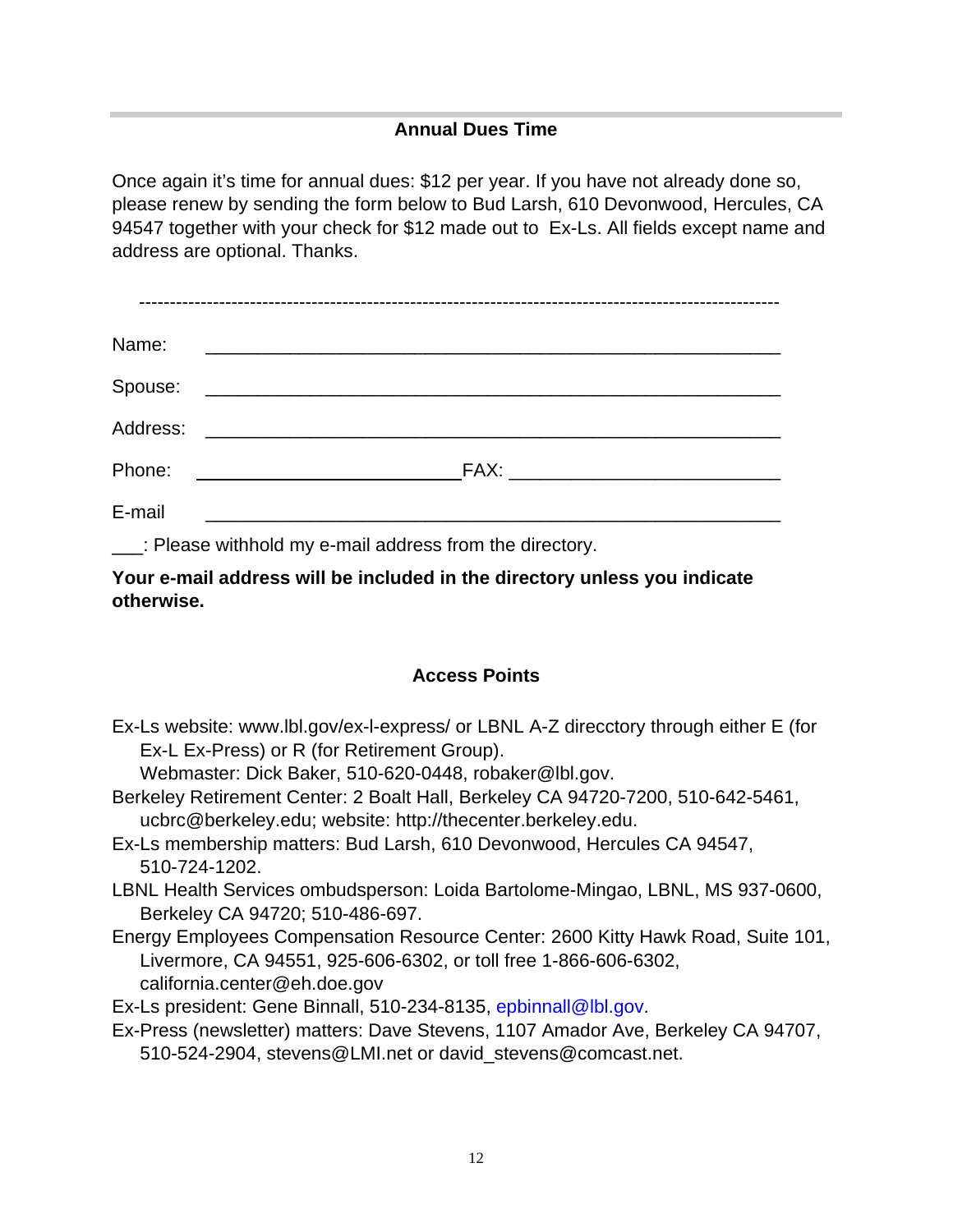**In Memoriam Vaughn Birmingham Dick Dicely Roger Dwinell Patrician Freeman Marian Golden Bob Hinckley William Holley Vlad Hubal Bob Meuser**

**WELCOME NEW MEMBERS**

> **Rich Arri Jon Zbasnik**

#### **Renewal Time: Dues due**

For those of you who have not yet done so, it's time to do so now. Please send your \$12.00 renewal dues for Year 2005 to Bud Larsh, at the address below.

 Membership in EX-Ls is open to all past employees of LBL/LBNL. Annual dues are \$12 per family, prorated over the year for new members, and are now due for 2004. New members, please include your name, address, and phone number. (See the form on p12.) Also, please include any other information you would like included in the annual membership directory, such as spouse's name, e-mail address, or fax number. Please send your check payable to EX-Ls to

#### **Bud Larsh, Treasurer 610 Devonwood Hercules, CA 94547**

| <b>SEE YOU AT THE FEBRUARY 17 LUNCHEON</b>                    |                        |  |  |
|---------------------------------------------------------------|------------------------|--|--|
| To:<br><b>Bud</b><br>610 Devonwood<br>Hercules, CA 94547      |                        |  |  |
|                                                               |                        |  |  |
| I plan to attend the EX-Ls luncheon<br>$>>$ \$20pp <<         | <b>PREPAID</b>         |  |  |
| I will bring __guest(s). Name(s) of guest(s): $\qquad \qquad$ |                        |  |  |
| <b>Beef</b> Salmon<br><b>Menu Choice(s):</b><br>Salad         |                        |  |  |
| Please make check payable to EX-Ls                            | <b>Total Enclosed:</b> |  |  |